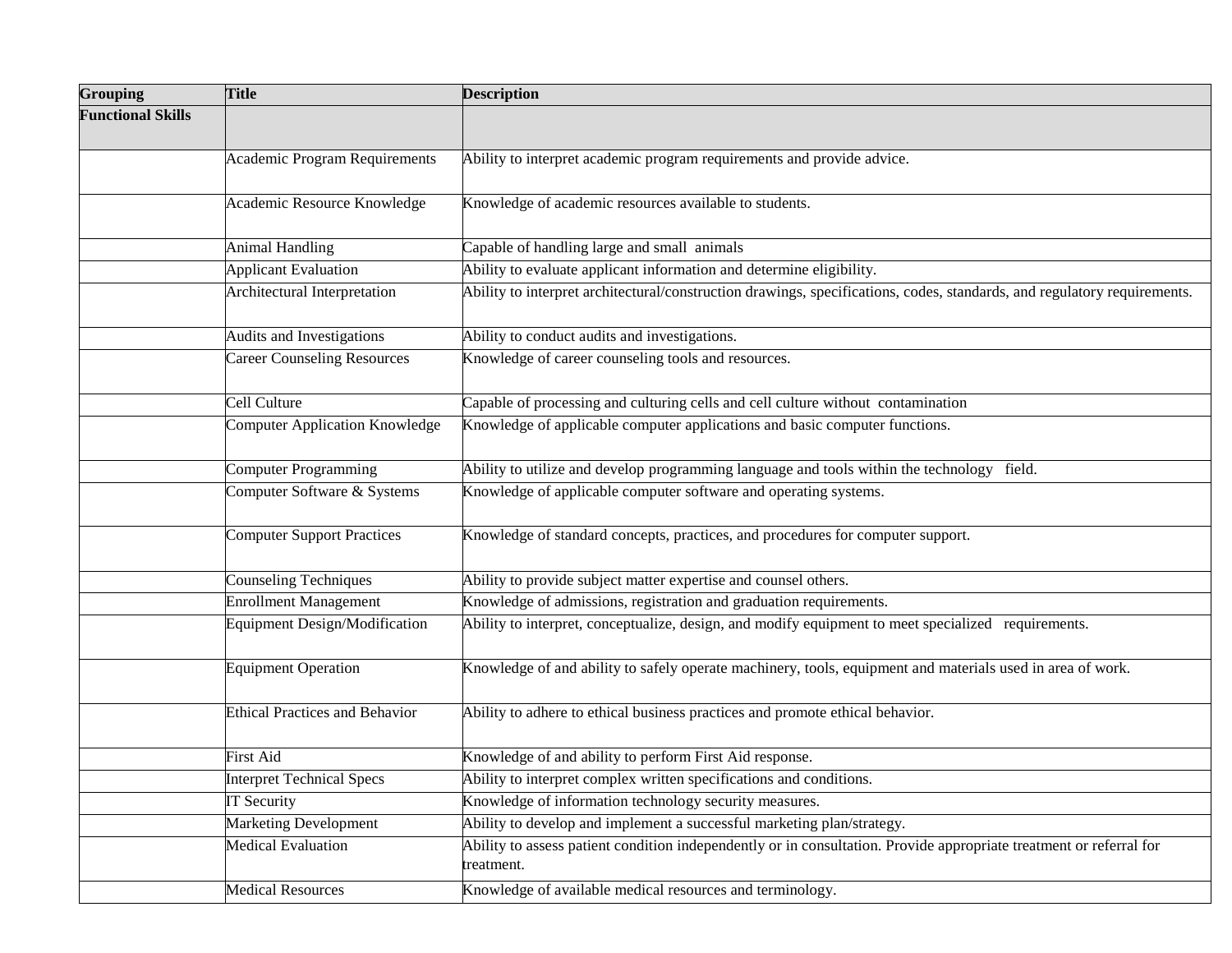|                           |                                 | Knowledge of and ability to apply current principles, methods and practices for the delivery of medical evaluation,                                                     |
|---------------------------|---------------------------------|-------------------------------------------------------------------------------------------------------------------------------------------------------------------------|
|                           |                                 | diagnosis and treatment.                                                                                                                                                |
|                           | <b>Medical Treatment</b>        |                                                                                                                                                                         |
|                           | <b>Musical Instruments</b>      | Knowledge of musical instruments and relationships.                                                                                                                     |
|                           | Network & Data Practices        | Knowledge of standard concepts, practices, and procedures within the network and data field.                                                                            |
|                           |                                 |                                                                                                                                                                         |
|                           | On-Site Design/Engineering      | Ability to perform on-site design services and field engineering work.                                                                                                  |
|                           |                                 | Knowledge of prescription drugs and other medications and the standard concepts, practices and procedures related to                                                    |
|                           | <b>Pharmaceutical Practices</b> | pharmaceuticals.                                                                                                                                                        |
|                           | Pharmacy Care                   | Knowledge of relevant drugs and non-pharmaceutical patient care aids.                                                                                                   |
|                           | Programming Languages           | Knowledge of standard programming languages, concepts, practices, and procedures within the technology field.                                                           |
|                           | <b>Research Performance</b>     | Ability to independently perform tests, examinations, and procedures relevant to the assigned area of research.                                                         |
|                           |                                 |                                                                                                                                                                         |
|                           | <b>Teaching Instruction</b>     | Ability to provide teaching instruction.                                                                                                                                |
|                           | <b>Technical Skills</b>         | Ability to utilize technical skills.                                                                                                                                    |
|                           | <b>Technology Communication</b> | Ability to convey technical information to technical and non-technical users.                                                                                           |
|                           | <b>Technology Interface</b>     | Ability to interface business applications with other systems.                                                                                                          |
|                           | Web Design                      | Knowledge of web design and development.                                                                                                                                |
| <b>Operational Skills</b> |                                 |                                                                                                                                                                         |
|                           | <b>Accounting Principles</b>    | Knowledge of and ability to apply Generally Accepted Accounting Principles (GAAP).                                                                                      |
|                           | <b>Accounting Systems</b>       | Knowledge of accounting systems and practices.                                                                                                                          |
|                           | <b>Admissions Processes</b>     | Knowledge of university admissions processes.                                                                                                                           |
|                           | <b>Alumni/Donor Relations</b>   | Ability to establish and maintain alumni and donor relations.                                                                                                           |
|                           | Athletic Rules & Regulations    | Knowledge of and ability to interpret and apply NCAA and ACC rules and regulations.                                                                                     |
|                           | <b>Budget Prep/Monitoring</b>   | Ability to prepare and monitor budget information.                                                                                                                      |
|                           | <b>Budgeting Practices</b>      | Knowledge of the concepts, principles, and practices of accounting, budgeting, and cost control procedures.                                                             |
|                           |                                 |                                                                                                                                                                         |
|                           | Collections & Cataloguing       | Knowledge of collections development, acquisitions and cataloguing.                                                                                                     |
|                           | Compliance and Accreditation    | Knowledge of and ability to apply accreditation and/or compliance standards of applicable association, bureau, or other<br>recognized governing entity in area of work. |
|                           | <b>Construction Methodology</b> | Knowledge of materials, methods, and the tools involved in the construction or repair of buildings, garages, or other<br>structures.                                    |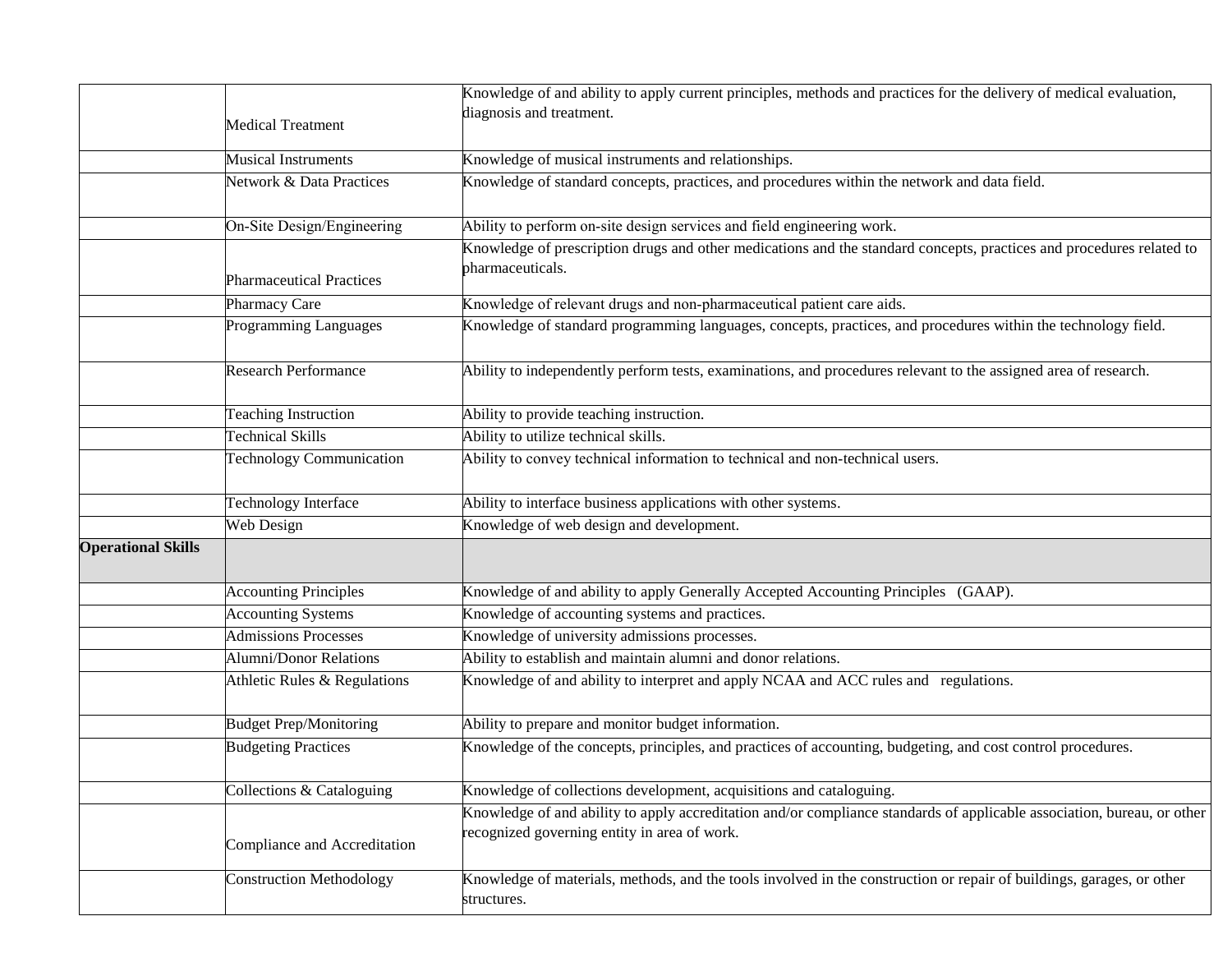| Technical Writing & Editing         | Ability to compose and edit university proposals and contracts.                                                            |
|-------------------------------------|----------------------------------------------------------------------------------------------------------------------------|
|                                     | Knowledge of principles, concepts, and methodology in designing, estimating, planning, and inspecting construction         |
|                                     | projects and managing project schedules.                                                                                   |
| <b>Construction Project Mgmt</b>    |                                                                                                                            |
| Contract & Grant Fund Sources       | Knowledge of federal, state, and private sources for contract and grant funds.                                             |
|                                     |                                                                                                                            |
| <b>Contract Administration</b>      | Knowledge of contract administration.                                                                                      |
| Crisis Management                   | Ability to deal with crises and manage sensitive information.                                                              |
| Data Reconciliation                 | Ability to compile, review, and reconcile data for accuracy, completeness, and compliance.                                 |
|                                     |                                                                                                                            |
| <b>Effective Communication</b>      | Ability to communicate effectively verbally and in writing.                                                                |
| <b>Emergency Communications</b>     | Knowledge of emergency communications and hazard response practices, procedures, and protocols.                            |
|                                     |                                                                                                                            |
| <b>Emergency Situations</b>         | Ability to differentiate emergency from non-emergency situations.                                                          |
| <b>Engineering Practices</b>        | Knowledge of the concepts, principles, and practices of engineering as applied to innovative research applications.        |
|                                     |                                                                                                                            |
| <b>Fiscal/Accounting Technology</b> | Knowledge of electronic data processing as it applies to fiscal and accounting activities.                                 |
|                                     |                                                                                                                            |
| <b>Firearm Safety</b>               | Ability to safely operate a firearm.                                                                                       |
| Human Resource Administration       | Knowledge of principles, practices, and standards of human resource administration in assigned area.                       |
|                                     |                                                                                                                            |
| <b>Inventory Management</b>         | Knowledge of the processes involved with inventory management and control.                                                 |
| Laws, Rules & Regulations           | Knowledge of and ability to interpret and apply related federal, state, and local laws, ordinances, rules and regulations. |
|                                     |                                                                                                                            |
| Laboratory Safety                   | Ability to work with biosafety level II biohazards, including infectious disease                                           |
| <b>Laboratory Records</b>           | Ability to accurately enter lab data into records                                                                          |
| <b>Musical Concepts</b>             | Knowledge of the concepts, principles, and practices of musical composition and accompaniment.                             |
| Parking Infrastructure              | Knowledge of University facilities and parking infrastructure.                                                             |
| Payroll Administration              | Knowledge of principles, practices, and standards of payroll administration in assigned area.                              |
|                                     |                                                                                                                            |
| Policy Development                  | Ability to develop and implement policies, procedures, goals, and objectives.                                              |
| <b>Procurement Practices</b>        | Knowledge of purchasing, procurement, budgeting, and administrative management.                                            |
| <b>Public Relations Practices</b>   | Knowledge of public relations practices.                                                                                   |
| <b>Purchasing Data Processing</b>   | Knowledge of electronic data processing as it applies to purchasing activities.                                            |
| <b>Purchasing Decisions</b>         | Ability to make purchasing decisions based on independent research and judgment.                                           |
| <b>Student Financial Resources</b>  | Knowledge of financial resources available to students.                                                                    |
| Student Program & Activities        | Knowledge of student programs and activities.                                                                              |
|                                     |                                                                                                                            |
| Theatre & Stage Management          | Knowledge of the concepts, principles, and practices of theatre layout, production, and stage management.                  |
|                                     |                                                                                                                            |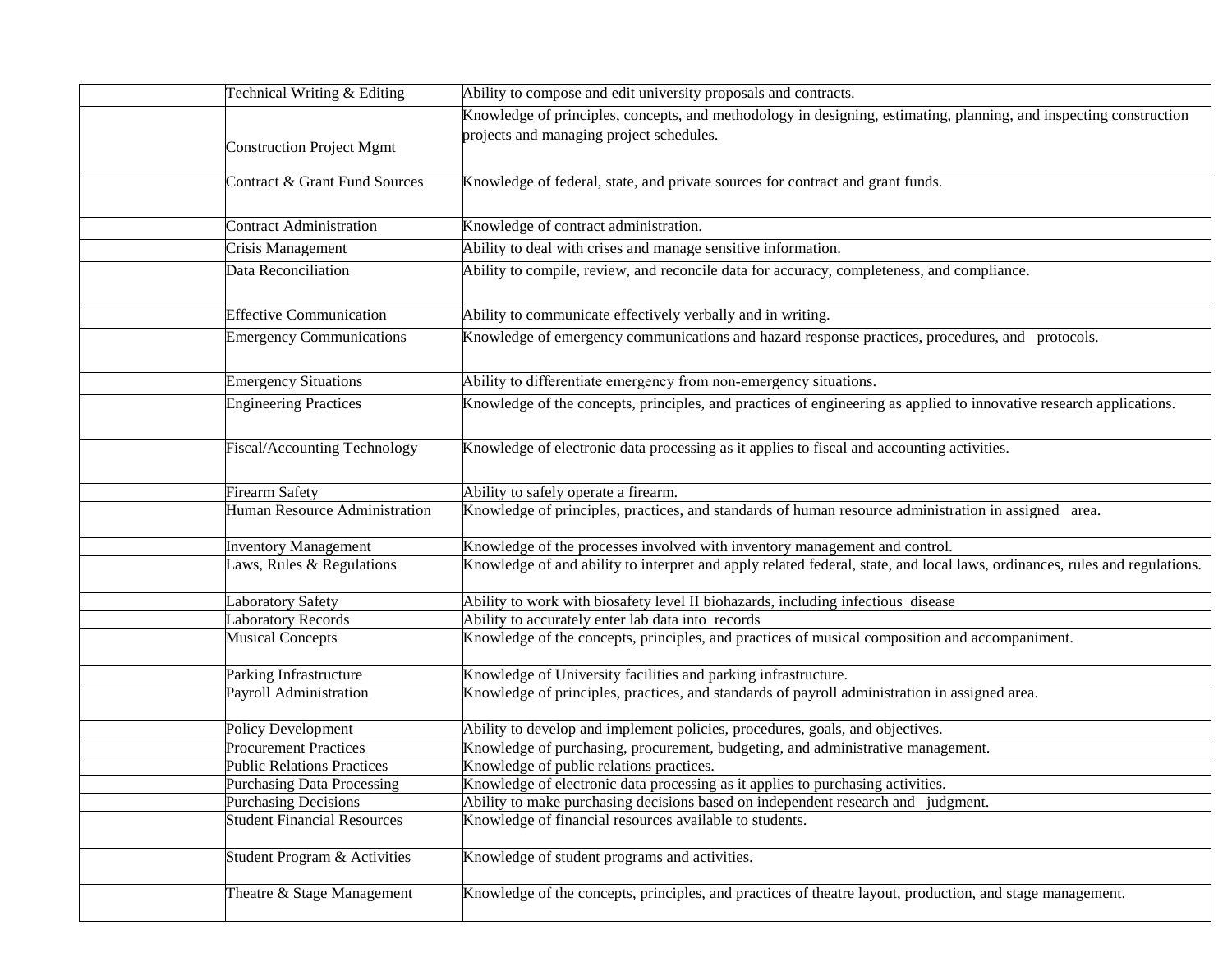|                          | <b>University Policy</b>       | Knowledge of and the ability to interpret and apply related University policies, procedures, principles, and practices.               |
|--------------------------|--------------------------------|---------------------------------------------------------------------------------------------------------------------------------------|
|                          | University Representation      | Ability to represent the University in appointed area as required.                                                                    |
| <b>People Management</b> |                                |                                                                                                                                       |
|                          | <b>Coaching Techniques</b>     | Knowledge of coaching methods.                                                                                                        |
|                          | Leadership/Direction           | Ability to provide leadership and direction in programmatic, budgetary, and operational functions.                                    |
|                          | <b>Personnel Interaction</b>   | Ability to interact with others (verbal/written)                                                                                      |
|                          | Supervisory Requirement        | Ability to train and supervise employees.                                                                                             |
|                          | Team Management                | Ability to maintain and improve personal and team effectiveness, and foster change and creativity.                                    |
|                          | Train/Direct Others            | Ability to effectively train and direct the work of others.                                                                           |
| <b>Personnel Skills</b>  |                                |                                                                                                                                       |
|                          | Attention to Detail            | Ability to perform accurately in a detail oriented environment.                                                                       |
|                          | <b>Basic Math</b>              | Ability to perform basic mathematical calculations.                                                                                   |
|                          | Child Development              | Knowledge of and ability to apply child development theories and methodology.                                                         |
|                          | <b>Computer Operations</b>     | Knowledge of computer operations, functions, and related peripherals                                                                  |
|                          |                                | Ability to demonstrate critical thinking based upon in-depth data, substantiating information, considering and                        |
|                          | <b>Critical Thinking</b>       | respecting others'                                                                                                                    |
|                          | <b>Customer Service</b>        | Ability to demonstrate effective customer service skills.                                                                             |
|                          | Confidentiality                | Ability to maintain a high degree of discretion and privacy.                                                                          |
|                          | Data Analysis                  | Ability to analyze data that has been generated                                                                                       |
|                          | Design Interpretation          | Ability to interpret technical and artistic designs and create a final product.                                                       |
|                          | Documentation                  | Ability to document existing and new processes.                                                                                       |
|                          | <b>Follow Instructions</b>     | Ability to understand and follow written and oral instructions.                                                                       |
|                          | Fundraising & Development      | Knowledge of the principles, practices and acceptable techniques of coordinating fundraising and development<br>activities.           |
|                          | Graphic Design Layout          | Knowledge of graphic layout techniques and art in a digital format.                                                                   |
|                          | Graphic Images                 | Skill in analyzing and determining the most appropriate media for creation of graphic images.                                         |
|                          | <b>Health Practices</b>        | Knowledge of the standard concepts, practices, and procedures within medical, health, human services, and counseling<br>programs.     |
|                          | <b>Information Compilation</b> | Ability to gather, interpret, report, and/or edit information.                                                                        |
|                          | <b>Information Processing</b>  | Knowledge of information processing and transmission equipment.                                                                       |
|                          |                                | Ability to conceptualize and implement ways to improve the organization by taking risks to enhance the speed and                      |
|                          | Innovation                     | organizational                                                                                                                        |
|                          | Manual Labor                   | Ability to perform manual labor.                                                                                                      |
|                          | <b>Medical Exams/Tests</b>     | Knowledge of and ability to safely perform medical examinations and/or tests on patients including but not limited to<br>X-Rays, EKGs |
|                          | <b>Meeting Deadlines</b>       | Ability to meet project deadlines.                                                                                                    |